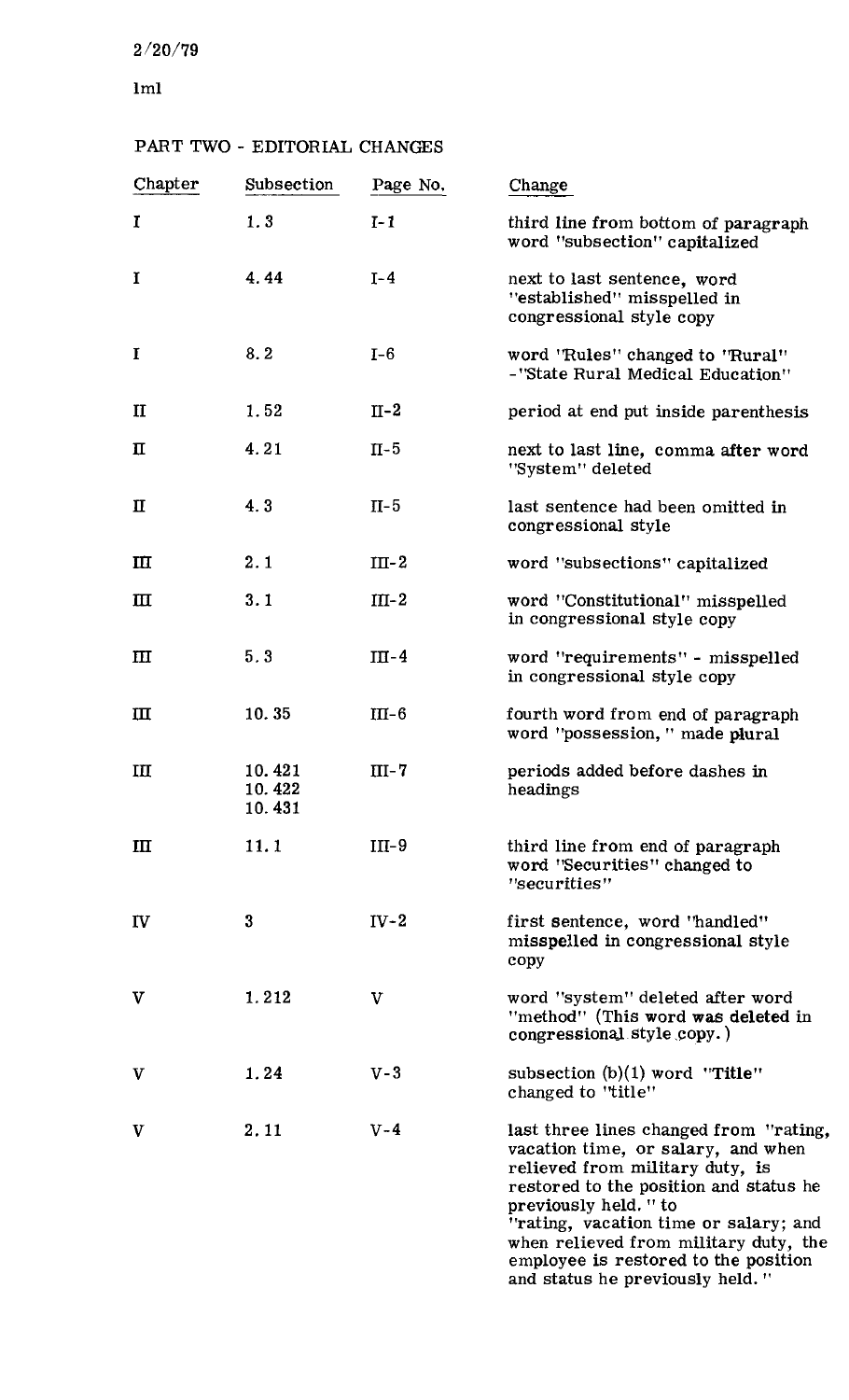| Chapter      | Subsection          | Page No. | Change                                                                                                                                                                                                                                                                                                                                                                                                 |
|--------------|---------------------|----------|--------------------------------------------------------------------------------------------------------------------------------------------------------------------------------------------------------------------------------------------------------------------------------------------------------------------------------------------------------------------------------------------------------|
| $\mathbf v$  | $2.22$ thru<br>2.29 | $V - 4$  | These subsections were changed<br>to be included as subsections under<br>Subsection 2.21, namely: Subsections<br>2.211 through 2.218                                                                                                                                                                                                                                                                   |
| $\mathbf v$  | 2.212               | $V - 4$  | two commas deleted from second<br>sentence so sentence reads: "The<br>request will include a statement<br>from the department head detailing<br>the manner"                                                                                                                                                                                                                                            |
| $\mathbf v$  | 2.33                | $V-5$    | Comma deleted after word "pro-<br>vision"                                                                                                                                                                                                                                                                                                                                                              |
| V            | 2.41                | $V-5$    | $"$ . --" added after heading                                                                                                                                                                                                                                                                                                                                                                          |
| $\mathbf v$  | 2.422               | $V - 6$  | Commas deleted from sentence: "Any<br>person affected by this policy who.<br>as a result of his or her researches<br>makes a discovery, other than on<br>certain government or other sponsored<br>research projects, where individual<br>grant agreements provide otherwise,<br>should retain the ultimate right to<br>decide how it is to be made public--<br>by publication, by patenting, or both." |
| $\mathbf v$  | 2.425               | $V - 6$  | 2nd sentence, word "non-exclusive"<br>changed to "nonexclusive"                                                                                                                                                                                                                                                                                                                                        |
| V            | 2.432               | $V - 7$  | 1st sentence, word "advise" changed<br>to "advice"                                                                                                                                                                                                                                                                                                                                                     |
| $\mathbf{V}$ | 2.443               | $V - 7$  | 4th line, word "any" changed to "an"                                                                                                                                                                                                                                                                                                                                                                   |
| $\mathbf V$  | 2.451               | $V - 7$  | Reference "(see 2.441)" changed to<br>$"$ (See 2.441.")                                                                                                                                                                                                                                                                                                                                                |
| V            | 2.452               | $V - 8$  | Reference $\frac{1}{2}$ (see 2.442). " changed to<br>"(See $2.442$ .)" and period put at<br>end of last sentence                                                                                                                                                                                                                                                                                       |
| V            | 2.453               | $V-9$    | Reference "(see 2.443). " changed to<br>$"$ (See 2.443.) and period put at end<br>of last sentence                                                                                                                                                                                                                                                                                                     |
| $\mathbf v$  | 2.453               | $V-10$   | 6th word from end, word "Com-<br>mittees" changed to "Committee"                                                                                                                                                                                                                                                                                                                                       |
| $\mathbf{V}$ | 2.454               | $V-10$   | Reference "(see $2.444$ )" changed to<br>$"$ (See 2.444.)"                                                                                                                                                                                                                                                                                                                                             |
| $\mathbf v$  | 2.4543              | $V-10$   | in subparagraphs $(a)$ and $(c)$ word<br>"non-exclusive" changed to<br>"nonexclusive"                                                                                                                                                                                                                                                                                                                  |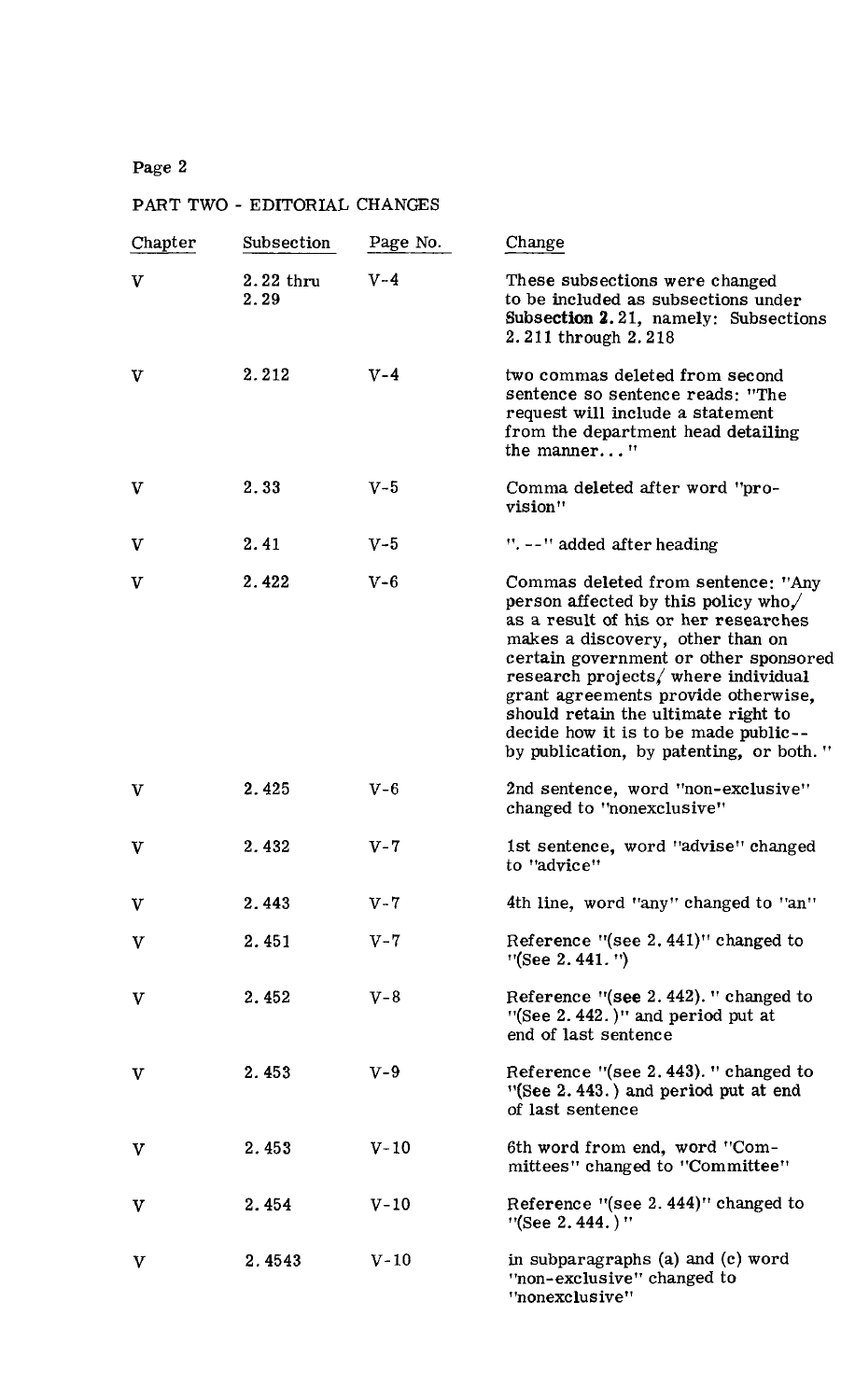| Chapter | Subsection           | Page No.         | Change                                                                                                            |
|---------|----------------------|------------------|-------------------------------------------------------------------------------------------------------------------|
| V       | 2.46<br>2.47<br>2.48 | $V-11$           | previously numbered 2.4545<br>previously numbered 2.46<br>previously numbered 2.47                                |
| V       | 4.61                 | $V - 13$         | 2nd sentence, word "fulltime"<br>changed to 'full-time"                                                           |
| V       | 4.8<br>4.85          | $V-15$<br>$V-16$ | "Out-of Agency" changed to<br>"Out-of-Agency"                                                                     |
| V       | 5                    | $V-18$           | 2nd line - comma deleted after<br>"Part One"<br>also, 4th subparagraph, word<br>"Relative" changed to "Relatives" |
| VI      | 1. (10)              | $VI-3$           | third line, word "Systems" not<br>capitalized                                                                     |
| VI      | 2.1                  | $VI-4$           | third line, words "of the System"<br>deleted after word "Board"                                                   |
| VI      | 2.5                  | $VI-5$           | words in title "To Be, By, To Be,<br>To, The, For" not capitalized                                                |
| VI      | 3.3                  | $VI-6$           | next to last word "reductions" changed<br>to "deductions"                                                         |
| VI      | 3.4                  | $VI-6$           | Vernon's Texas Civil Statutes under-<br>lined                                                                     |
| VI      | 5.4                  | $VI-8$           | last word in first sentence, "offices"<br>changed to "office"                                                     |
| VI      | 6.2                  | $VI-9$           | third and fifth lines, words nine month<br>and twelve month hyphenated                                            |
| VI      | 6.9                  | $VI-10$          | 2nd line, word bona fide should not<br>be hyphenated                                                              |
| VI      | 6. (10)              | $VI-11$          | third line from last word "non-<br>forfeiture" not hyphenated                                                     |
| VI      | 7.2                  | $VI-11$          | 5th line from last, word "non-<br>teaching" not hyphenated                                                        |
| VI      | 9. (10)              | $VI-15$          | last sentence, comma removed before<br>verb "are"                                                                 |
| VI      | 9. (11)              | $VI-15$          | Vernon's Texas Civil Statutes under-<br>lined in three places                                                     |
| VI      | 10.26                | $VI-17$          | word "chargebacks" should be<br>hyphenated                                                                        |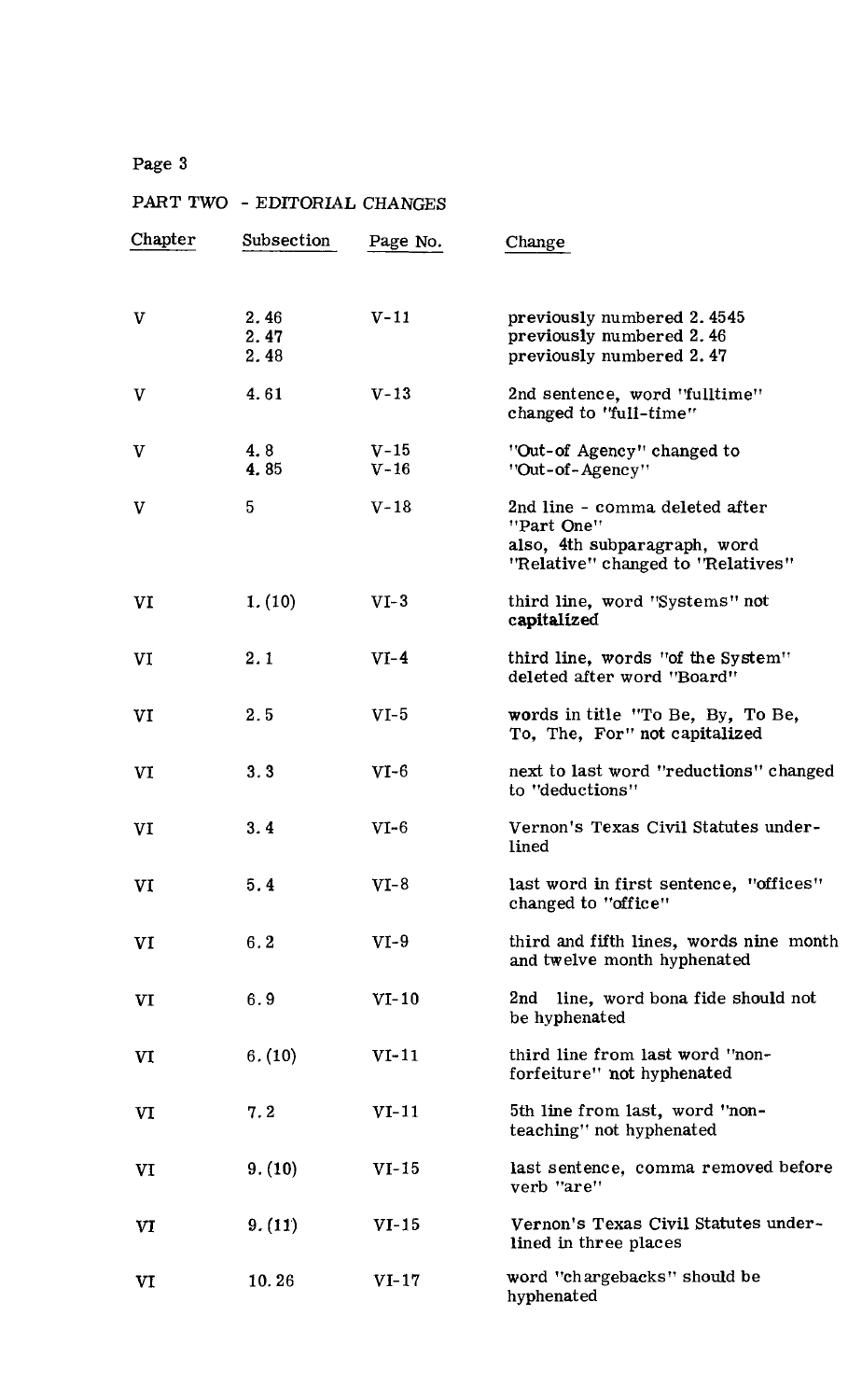| Chapter                 | Subsection                | Page No.         | Change                                                                                                                                            |
|-------------------------|---------------------------|------------------|---------------------------------------------------------------------------------------------------------------------------------------------------|
| VI                      | 10.621(b)                 | $VI-20$          | word "fund" should not be capitalized                                                                                                             |
| VI                      | 12.1                      | $VI-21$          | Vernon's Texas Civil Statutes<br>underlined                                                                                                       |
| VI                      | 13.1                      | $VI-21$          | "Appropriations Bill" changed to<br>"Appropriation Bill"                                                                                          |
| VII                     | 2.1                       | $VII-1$          | Vernon's Texas Civil Statutes<br>underlined                                                                                                       |
| $V\Pi$                  | 10.1                      | $VII-4$          | phrase 'by certified mail'' changed<br>to "with certificate of mailing";<br>also a semicolon added after phrase<br>"if the owner is known:"       |
| VII                     | 10.6                      | $VTI-5$          | Vernon's Texas Civil Statutes<br>underlined                                                                                                       |
| <b>VIII</b>             | $1, 21 - 1, 22$           | $VIII-1$         | space between two subsections<br>deleted                                                                                                          |
| VIII                    | 1.22                      | $VIII-1$         | Handbook of Operating Procedure,<br>word "Procedure" made plural                                                                                  |
| VIII                    | 6.3                       | $VIII-4$         | comma deleted after word "System"                                                                                                                 |
| VIII                    | 8.3                       | $VIII-5$         | Handbook of Operating Procedure<br>underlined and word "Procedure"<br>made plural; also word "Institutional"<br>before "Handbook" not capitalized |
| IX                      | 1.2                       | $IX-1$           | in heading, words "of the System"<br>deleted after word "Board"                                                                                   |
| $\overline{a}$          | 2.2321                    | $IX-3$           | word "lease" (next to last word)<br>changed to "least"                                                                                            |
| $\mathbf{I} \mathbf{X}$ | 2.2333                    | $IX-5$           | fifth line from bottom, word "Federal"<br>misspelled in congressional style                                                                       |
| IX                      | 2.62                      | $IX-6$           | heading, words "Authority regarding<br>purchase and sale of securities."<br>(Words underscored capitalized)                                       |
| $\mathbf{R}$<br>IX      | $2.64 - 2.65$<br>Sec. $7$ | $IX-6$<br>$IX-8$ | $"$ . $--"$ deleted for consistency<br>"--" added after title for consistency                                                                     |
| X                       | Sec. $8$                  | $X-2$            | delete underscoring after Student<br>Publications for consistency                                                                                 |
| X                       | 8.1                       | $X-2$            | second line, words "of the System"<br>deleted after word "Board"                                                                                  |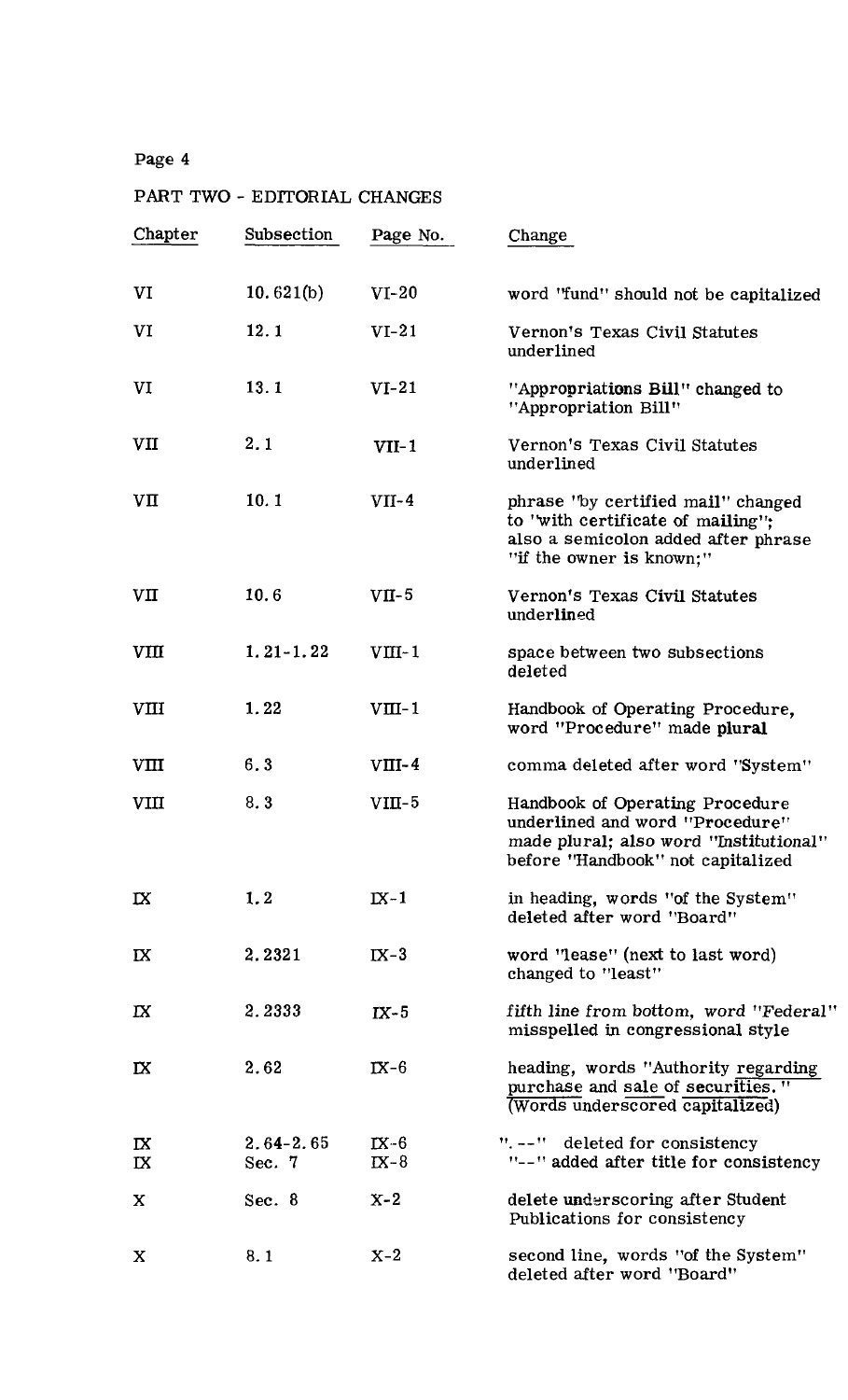| Chapter     | Subsection | Page No. | Change                                                                                                                                                                                    |
|-------------|------------|----------|-------------------------------------------------------------------------------------------------------------------------------------------------------------------------------------------|
| X           | 8.5(2)     | $X-3$    | word "on" changed to "an" before<br>" initial term of two years. "                                                                                                                        |
| X           | 8. (24)    | $X-8$    | first two sentences made into one                                                                                                                                                         |
| $\mathbf X$ | 9.8        | $X-10$   | period after word "meetings" in<br>third line changed to comma                                                                                                                            |
| X           | Sec. 10    | $X-12$   | in heading deleted underscoring<br>after "Intercollegiate Athletics Council<br>for Men" for consistency; also<br>added period at end of phrase --<br>(The University of Texas at Austin). |
| $\mathbf x$ | 10.2       | $X-13$   | 4th line, word "of" before such<br>changed from "or"                                                                                                                                      |
| $\mathbf x$ | 11.1       | $X - 13$ | pharse "of combination of students"<br>changed to "or combination of<br>students"                                                                                                         |
| X           | 11.11      | $X-13$   | word "required" changed to<br>"requires"                                                                                                                                                  |
| XI          | Sec. 1     | $X-1$    | comma deleted before phrase<br>$"$ (except as provided in Subsection 1.1)<br>below)"                                                                                                      |